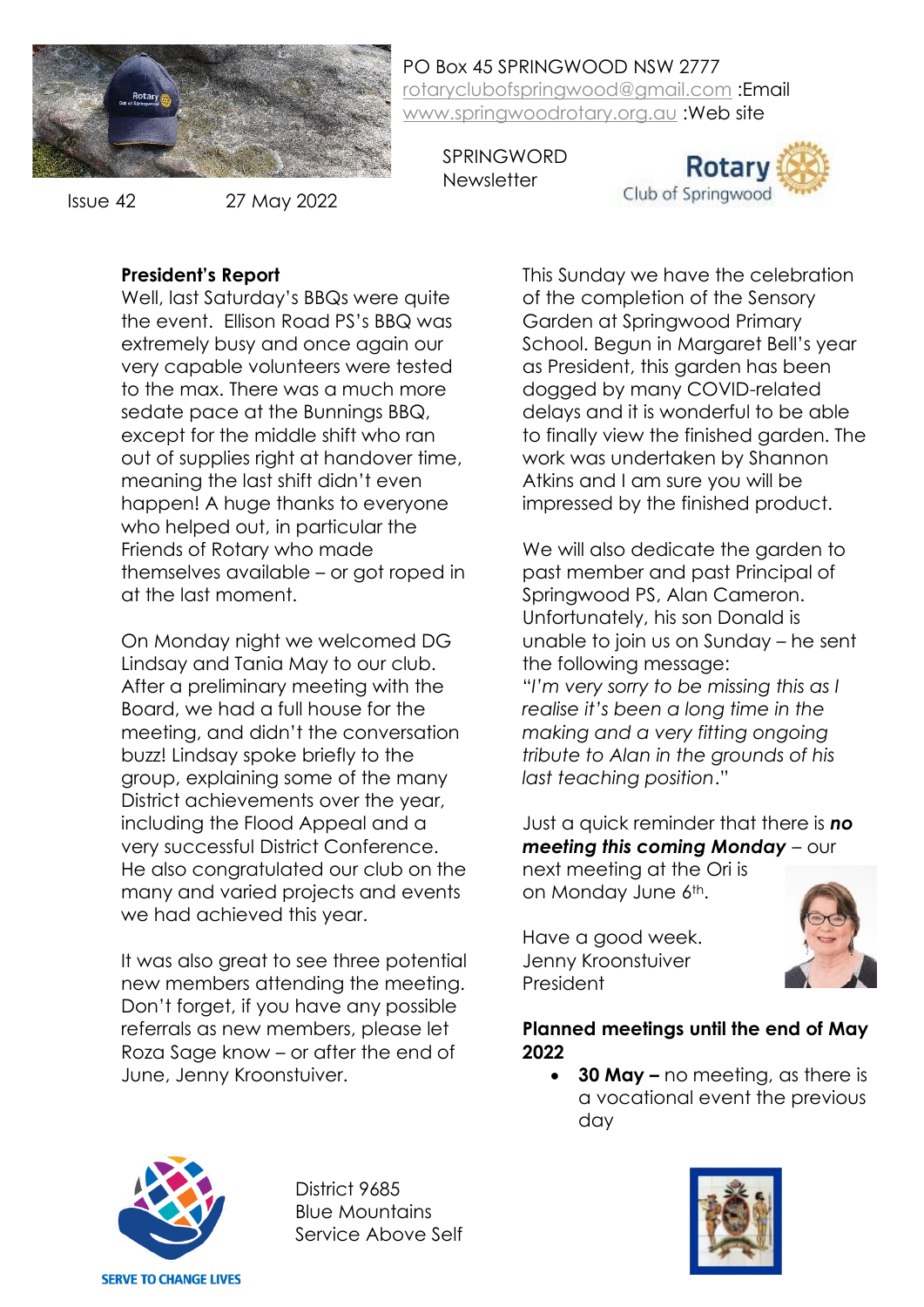#### **Planned meetings to the end of June 2022**

- **6 June –** Speaker meeting Adrian Rhodes
- **13 June**  no meeting Public holiday
- **20 June**  Speaker meeting Mina Howard
- **27 June**  Changeover

## **Upcoming events**

- **29 May –** Vocational Visit Springwood Primary
- **8 June –** Zoom handover of the Interplast bears (TBC)
- **18 June –** Bunnings BBQ
- **27 June –** Club Changeover
- **2 July** District Changeover
- **14 July –** Ronald McDonald House dinner

## **Thought for the week**

Around and around the house the leaves fall thick, but never fast, for they come circling down with a dead lightness that is sombre and slow. *Charles Dicken*.



## **Winter raffle**

There are still just a few tickets left, so if anyone wants any, please contact Jenny. Just a reminder that if you are transferring funds for raffle tickets, to please put them into the Community Account and clearly label them 'raffle'. Thank you!



District 9685 Blue Mountains Service Above Self

## **Sergeant's corner**

Who enjoyed their meal so much last Monday ngiht that they tried to pay twice?



# **Door Prize and Pick-a-card results**



Door prizes this week were won by Valda Bray and Margaret Bell. There was no pick-a-card draw this week.

## **Vocational visit to Springwood Primary School Sunday 29 May**

*Looking at the forecast, it seems that we are to have a sunny day! Thanks to John and Beth Fuller for all their preparatory work.*

Here are the final details for those who have indicated they are attending:

Starting at 2pm, finishing approx 4pm. Entry is via the car park in De Chair Ave.

Please bring your own chair and drinks.

Hopefully the weather will be kind to us but we do have a large shelter to sit under.

Looking forward to an enjoyable afternoon where we will learn a little about the design, history and construction of the garden. Also there will be a dedication of the gardens to Alan Cameron.

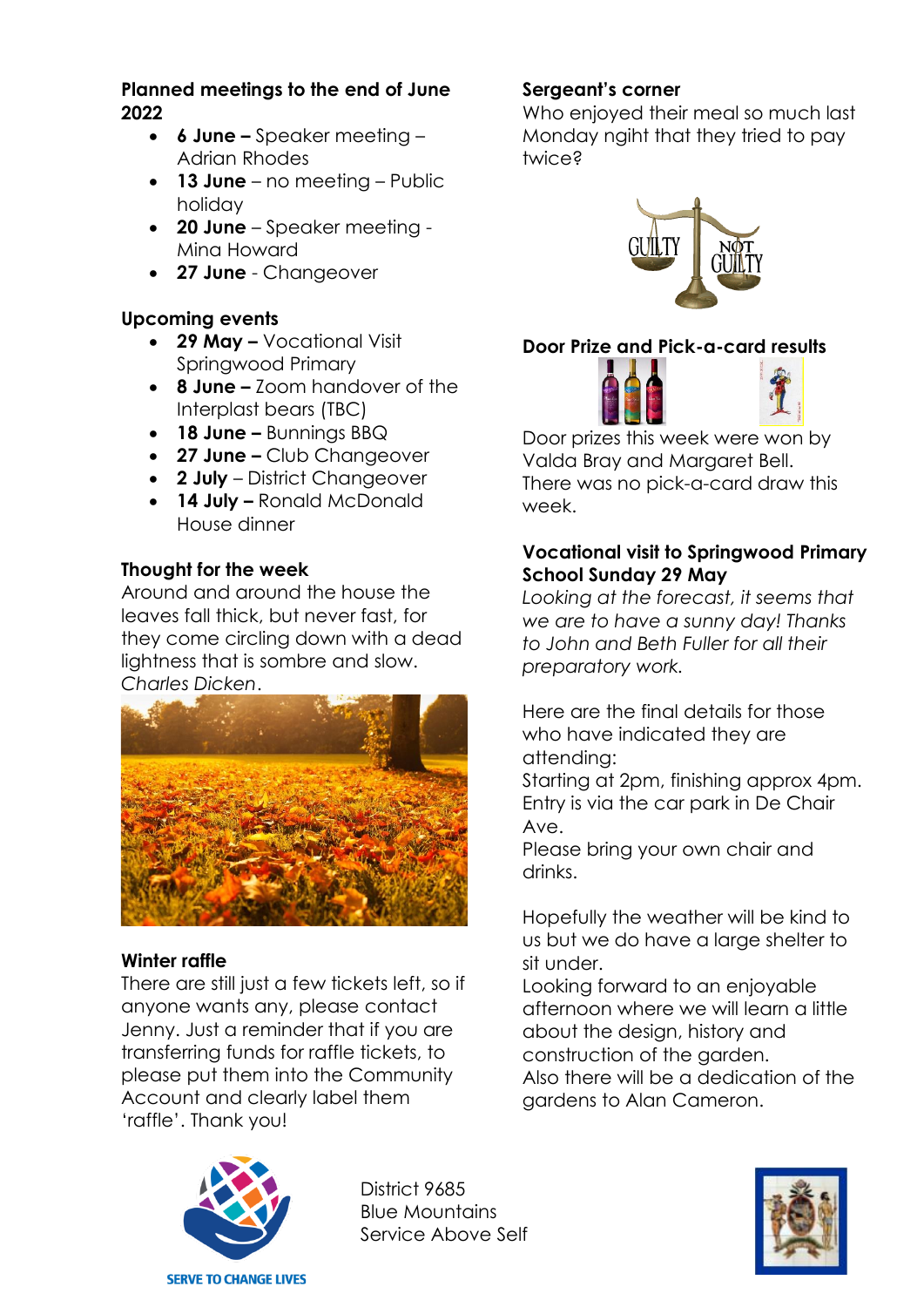#### **Rotary Leadership Institute opportunities for all members**

## *The Rotary Leadership Institute Course 69*

3rd to 5th JUNE, 2022 On-line by Zoom

This is the next opportunity to attend RLI and will be held on-line – there is still time to reaister. To view the RLI brochure, click **[HERE](https://nam12.safelinks.protection.outlook.com/?url=https%3A%2F%2Frotarydistrict9685.org.au%2Fdocuments%2Fen-au%2Ff649553c-6a1e-4abf-90c4-61d28c2939b7%2F1%2F&data=05%7C01%7C%7C583a454add2e4edee25f08da38d7878a%7C84df9e7fe9f640afb435aaaaaaaaaaaa%7C1%7C0%7C637884795642952402%7CUnknown%7CTWFpbGZsb3d8eyJWIjoiMC4wLjAwMDAiLCJQIjoiV2luMzIiLCJBTiI6Ik1haWwiLCJXVCI6Mn0%3D%7C3000%7C%7C%7C&sdata=DXCfTabQQekFoSmiNMfmXoRcmCa%2BhEnvlUzA9GW8fAY%3D&reserved=0)**

Past RLI courses concluded with great success and rave reviews. Don't miss out. To see a report from the most recent RLI course, click **[HERE](https://nam12.safelinks.protection.outlook.com/?url=https%3A%2F%2Fportal.clubrunner.ca%2F50081%2FDocuments%2Fen-au%2Ffd2fda63-e8b2-4294-b6c4-8d8779e4677a%2F1%2F&data=05%7C01%7C%7C583a454add2e4edee25f08da38d7878a%7C84df9e7fe9f640afb435aaaaaaaaaaaa%7C1%7C0%7C637884795642952402%7CUnknown%7CTWFpbGZsb3d8eyJWIjoiMC4wLjAwMDAiLCJQIjoiV2luMzIiLCJBTiI6Ik1haWwiLCJXVCI6Mn0%3D%7C3000%7C%7C%7C&sdata=71pmEnpYwOW%2Fa0YlvF7AP5wiHNqdnAhNMDkVW9nJNbQ%3D&reserved=0)**

## **District Changeover 2022**

The end of the year is approaching at an alarming rate. Let's all celebrate the end of another somewhat unusual year due to circumstances beyond anyone's control. The Changeover will be celebrating the achievements of DG Lindsay May and all Clubs in our District, and welcoming incoming DG Mina Howard and her teams.

This will be another fantastic Rotary event to be held at Hornsby RSL another sign of normality returning. The date is Saturday, 2nd July 2022. Commencement time 6.30 pm for 7.00 pm.



## **Have you visited our Club Facebook page recently?**

Cheryl Kitto keeps this page up to date with all the latest news. Click on the link below to visit:

# **[The Rotary Club of Springwood Inc.](https://www.facebook.com/The-Rotary-Club-of-Springwood-Inc-102548663129755/?__cft__%5b0%5d=AZVptFKx-sFoRw4pyOGwfQlh3gYAUpGcNJQX_uBJwUq_Ni4NmPZvd8OkjxTMdT27XDsJAapyimFoQbxFnoFIZtAUAmu5gwas8Jc1vW3zJM_V35smOQndwkLnsugwhkpfs180AzM8N6mt9tlmMR_dEAha&__tn__=-UC%2CP-R)**

### **District 9685 Rotary Youth Exchange Program**

Expand your horizons with Rotary Youth Exchange!

Apply now:<https://9685.ryea.org.au/>

|                         |                          | <b>ROTARY YOUTH EXCHANGE PROVIDES YOU</b> | <b>Rotary</b>               |
|-------------------------|--------------------------|-------------------------------------------|-----------------------------|
| THE OPPORTUNITY         | <b>NEW LANGUAGES</b>     | <b>FORM LIFELONG</b>                      | <b>DISCOVER WHO</b>         |
| OF A LIFETIME           | <b>AND CUSTOMS</b>       | <b>FRIENDSHIPS</b>                        | <b>YOU ARE</b>              |
| You'll spend up to      | In your host country     | Make connections with                     | Learn a lot about yourself. |
| 12 months living and    | you will experience      | the families, classmates,                 | become more confident.      |
| studying overseas,      | different foods, be      | Rotarians and fellow                      | and independent and         |
| experiencing first-hand | exposed to different     | Exchange students.                        | gain new skills like        |
| the many cultures of a  | customs, study different | helping to build goodwill                 | public speaking, cultural   |
| different country and a | subjects, and learn a    | and understanding                         | awareness and financial     |
| new way of life.        | new language.            | between countries.                        | management.                 |

Visit https://9685.ryea.org.au/ to learn more or apply today!

## **What is the Days for Girls program?**

Days for Girls advances menstrual equity, health, dignity and opportunity for all. We transform periods into pathways.

Check out [www.daysforgirls.org](http://www.daysforgirls.org/) to learn more about the work of this program.





**A note about images used in this newsletter** All images used in this newsletter are licensed under Creative Commons. Photos are taken from Rotary club collections.



District 9685 Blue Mountains Service Above Self